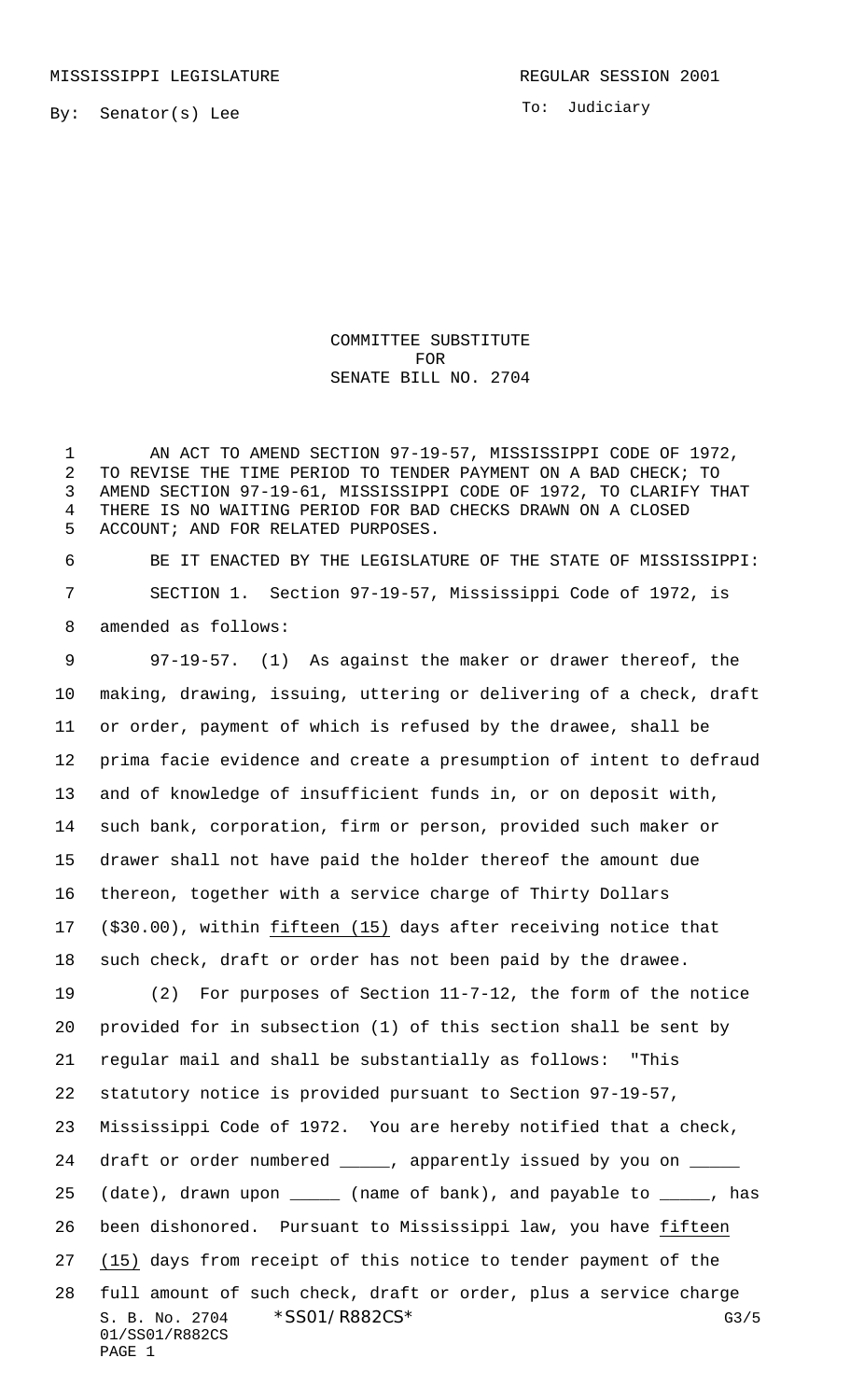of Thirty Dollars (\$30.00), the total amount due being \$\_\_\_\_\_. Failure to pay this amount in full within the time specified above shall be prima facie evidence of and create a presumption of both the intent to defraud and the knowledge of insufficient funds in, or on deposit with, such bank in violation of Section 97-19-55."

 (3) For purposes of Section 97-19-67, the form of the notice provided for in subsection (1) of this section shall be sent by certified or registered mail and shall be substantially as follows: "This statutory notice is provided pursuant to Section 97-19-57, Mississippi Code of 1972. You are hereby notified that a check, draft or order numbered \_\_\_\_\_, apparently issued by you 40 on \_\_\_\_\_ (date), drawn upon \_\_\_\_\_ (name of bank), and payable to 41 \_\_\_\_, has been dishonored. Pursuant to Mississippi law, you have fifteen (15) days from receipt of this notice to tender payment of the full amount of such check, draft or order, plus a service charge of Thirty Dollars (\$30.00), the total amount due being \$\_\_\_\_\_. Unless this amount is paid in full within the time specified above, the holder may assume that you delivered the instrument with intent to defraud and may turn over the dishonored instrument and all other available information relating to this incident to the proper authorities for criminal prosecution."

 (4) If any notice is returned undelivered to the sender after such notice was mailed to the address printed on the check, draft or order, or to the address given by the accused at the time of issuance of the instrument, such return shall be prima facie evidence of the maker's or drawer's intent to defraud.

 (5) Without in any way limiting the provisions of this section, this section shall apply to a draft for the payment of money given for a motor vehicle even if such payment is conditioned upon delivery of documents necessary for transfer of a valid title to the purchaser.

SECTION 2. Section 97-19-61, Mississippi Code of 1972, is

amended as follows:

S. B. No. 2704 \*SS01/R882CS\* 01/SS01/R882CS PAGE 2